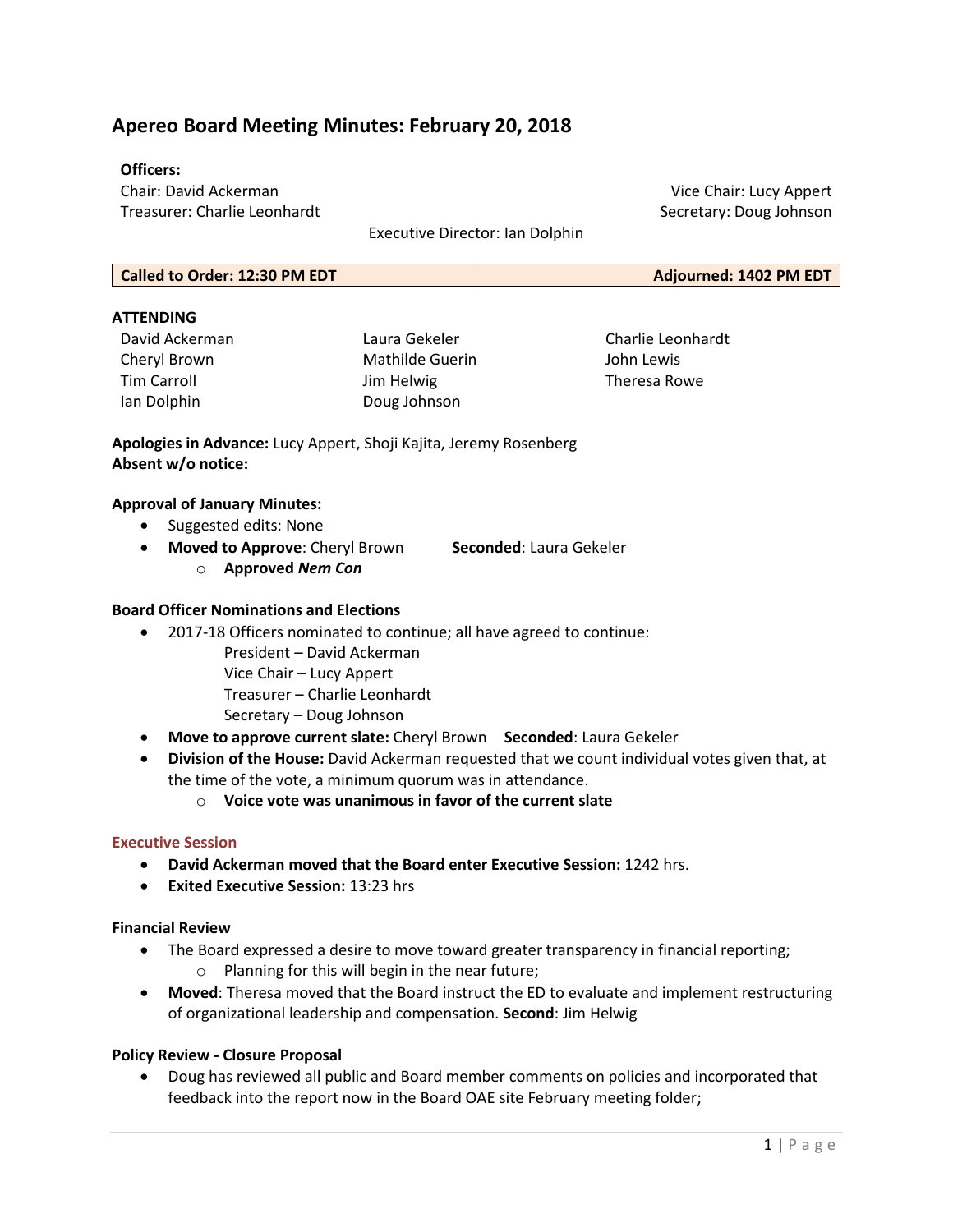- The Board reviewed the Licensing & Intellectual Policy and the Apereo Welcoming Policy making suggestions about each.
- Additional review of remaining Policies and Bylaw edits and final approval is still required.

#### **Strategy Document and Next Steps**

• The drafting group has worked on a draft strategy document available at <https://apereo.oaeproject.org/content/apereo/HyUoTJ-Vz>

**Motion to Adjourn:** Theresa Rowe **Second:** Jim Helwig **Approved** *Nem con***. Adjournment:** 11:01 (EDST)

## **Executive Director's Written Report**

*Items presented to the Board but not discussed in the Board meeting*

Due to the focus of this meeting on finances, strategy, and policy review, there was no separate Executive Director's Report.

## **Information Items**

#### **Upcoming Events**

- 28th February Ja-Sakai Conference, Nagoya University, Japan
- 5th-9th March LAK 2018 including LAK Hackathon, University of Sydney, New South Wales, Australia
- 27th-28th March (also possibly developer event 26th) March Xerte Meeting, Venue TBC, possibly Nottingham, UK
- 8th-9th May Apereo Africa, North West University, Potchefstroom Campus, Republic of South Africa
- 3rd-7th June Open Apereo 2018, Montreal, Quebec, Canada
- 24th-26th July 2018 Annual Sakai LAMP Camp. Pedagogy and Technology Conference, USA
- Apereo Webinars:<https://www.apereo.org/content/apereo-events>
- **More events** will be listed at <https://www.apereo.org/events>

## **Pending Action Items**